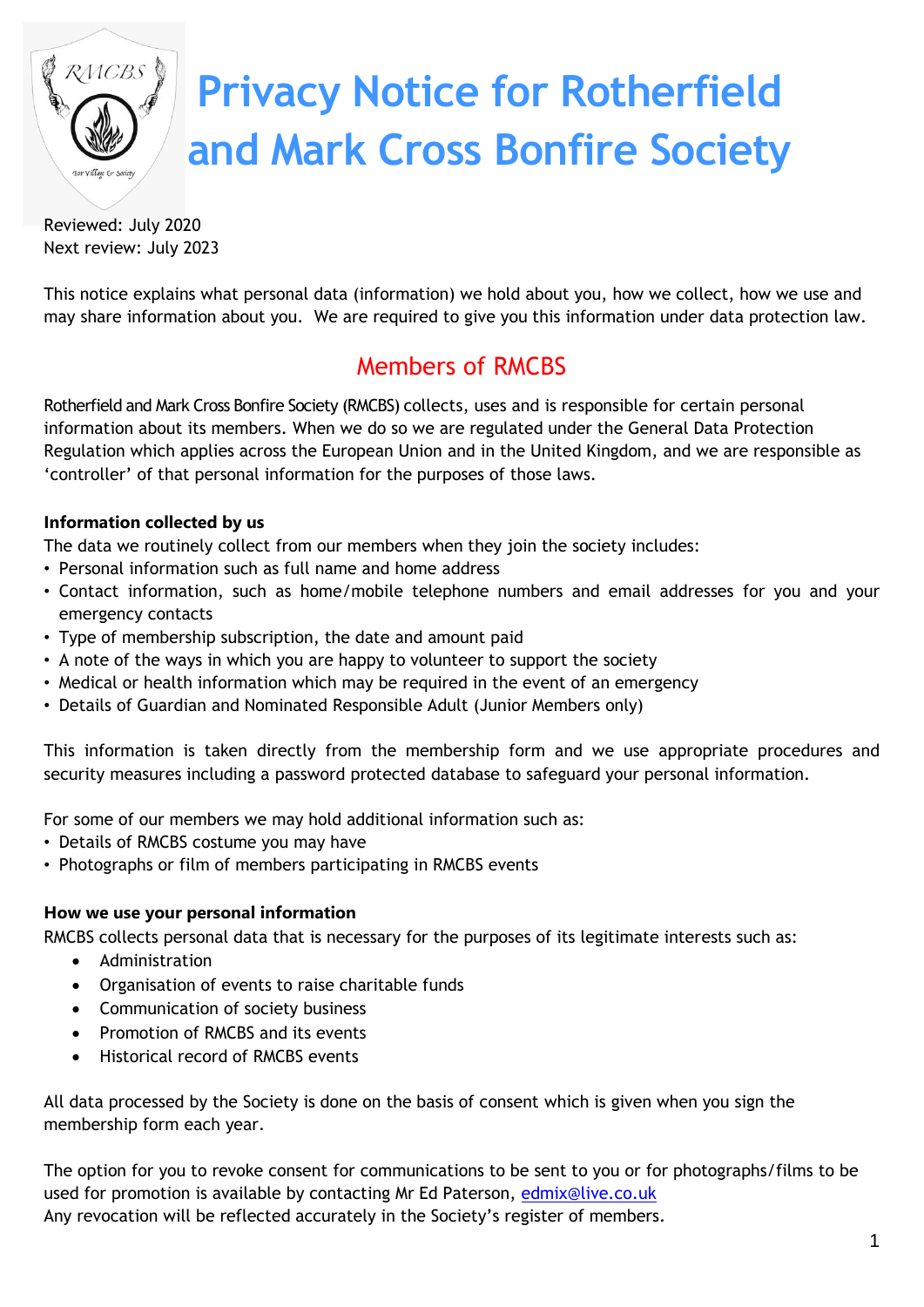## **Who we share your personal information with?**

Members of the committee of RMCBS have access to members' data in order for them to carry out their legitimate tasks for the society. We do not share your information with anyone outside of the committee.

Photographs or film taken at RMCBS events may be shared with RMCBS members. They may be shared on the Society's website, in the Society's annual procession programme or via its social media channels including Facebook and the Society's Whatsapp group for Walkers. They may also be shared with media outlets such as local newspapers and magazines.

We will share personal information with law enforcement or other authorities if required by applicable law.

### **Does RMCBS collect any special data?**

The GDPR refers to sensitive personal data as special categories of personal data. RMCBS do not record any such data.

### **Data minimisation**

The Society shall ensure that personal data are adequate, relevant and limited to what is necessary in relation to the purposes for which they are processed.

### **Accuracy**

The Society shall take reasonable steps to ensure personal data is accurate. Personal data will be updated at least annually when membership is renewed.

#### **How long your personal data will be kept**

We normally keep your data for a maximum period of three years from the last membership subscription payment. This is for ease of admin should you wish to rejoin.

Other data such as that relating to the collection of subscription payments and the reimbursement of expenses etc. is kept for the legally required period.

Photographs and film may be kept for longer periods as an archive and historical record of Society events.

We have appropriate security measures in place to prevent personal information from being accidentally lost or used or accessed in an unauthorised way. We limit access to your personal information to those who have a genuine need to know it. Those processing your information will do so only in an authorised manner and are subject to a duty of confidentiality.

We also have procedures in place to deal with any suspected data security breach. We will notify you and any applicable regulator of a suspected data security breach where we are legally required to do so.

When personal data is deleted this is done safely so that the data is irrecoverable. Appropriate back-up and disaster recovery solutions are in place.

# **What happens if a member dies?**

If we are requested by their next of kin to delete it, we will do so on the same basis as when requested to remove data by a member.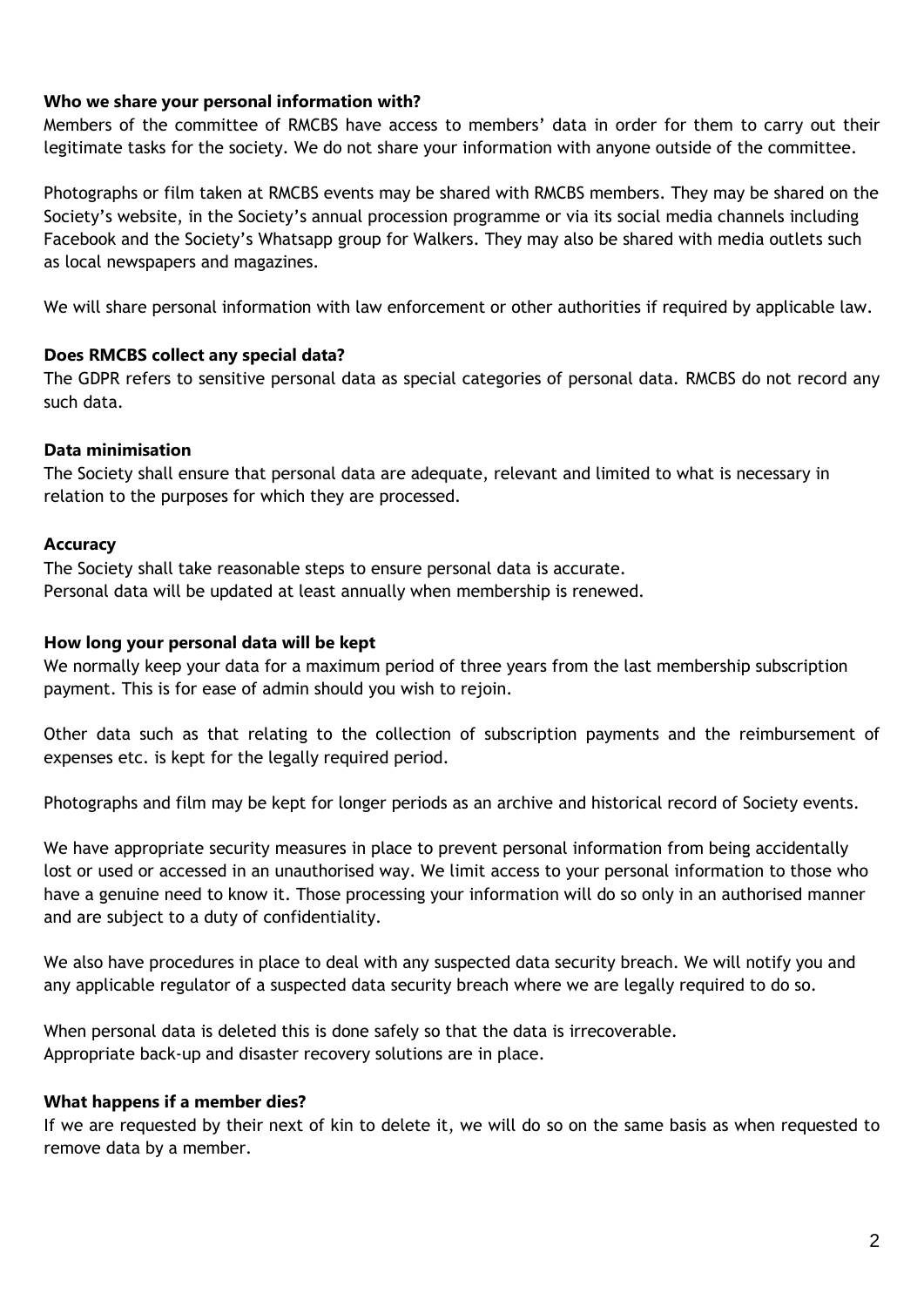# **Your Rights**

Under the GDPR you have rights which you can exercise which allow you to:

- Know what we are doing with your information and why we are doing it
- Ask to see what information we hold about you (Subject Access Requests)
- Ask us to correct any mistakes in the information we hold about you
- Object to direct marketing
- Make a complaint to the Information Commissioners Office
- Withdraw consent (if applicable)

Depending on our reason for using your information you may also be entitled to:

- Ask us to delete information we hold about you
- Have your information transferred electronically to yourself
- Object to how we are using your information
- Stop us using your information in certain ways

If you would like further information or would like to exercise a right, please contact Mr Ed Paterson, [edmix@live.co.uk](mailto:edmix@live.co.uk)

# Members of the Public attending RMCBS events

At Rotherfield and Mark Cross Bonfire Society (RMCBS) events, the Society may collect and use personal information about members of the public. When we do so we are regulated under the General Data Protection Regulation which applies across the European Union and in the United Kingdom, and we are responsible as 'controller' of that personal information for the purposes of those laws.

# **Information collected by us**

The data collected about members of the public can include:

- Personal information such as full name and contact details
- Photographs or film footage

#### **How we use your personal information**

RMCBS collects data that is necessary for the purposes of its legitimate interests such as:

- Organisation and administration of events (for example inviting attendees to Senior Citizens lunch)
- Communication of Society business (for example contacting competition winners)
- Promotion of RMCBS and its events
- Historical record of RMCBS events

#### **Who we share your personal information with?**

Members of RMCBS have access to data in order for them to carry out their legitimate tasks for the society. Personal data such as contact information will not be shared with any third-party organisations.

Photographs or film taken at RMCBS events may be shared with RMCBS members. They may be shared on the Society's website, in the Society's annual procession programme or via its social media channels including Facebook and the Society's Whatsapp group for Walkers. They may also be shared with media outlets such as local newspapers and magazines.

We will share personal information with law enforcement or other authorities if required by applicable law.